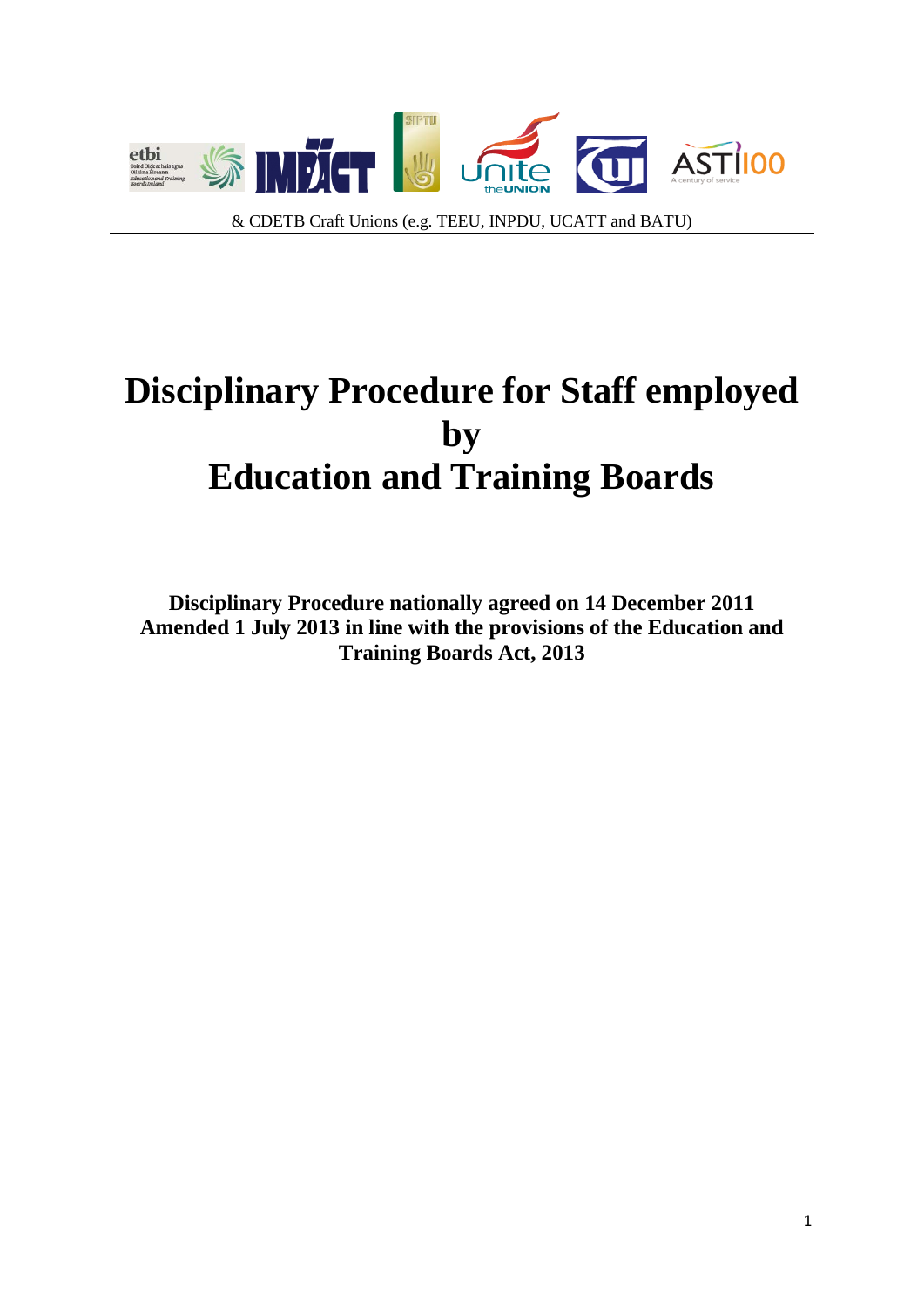## **Clarification**

The *Disciplinary Procedure for Staff employed by Education and Training Boards* has been amended in line with the commencement of the Education and Training Boards Act, 2013, on 1 July 2013. It replaces the nationally agreed disciplinary procedure dated 14 December 2011 and continues to supersede all existing local procedures.

A disciplinary matter that has commenced prior to the 1<sup>st</sup> July 2013 under the Nationally Agreed Procedure dated 14 December 2011 should continue to be processed in line with this amended procedure.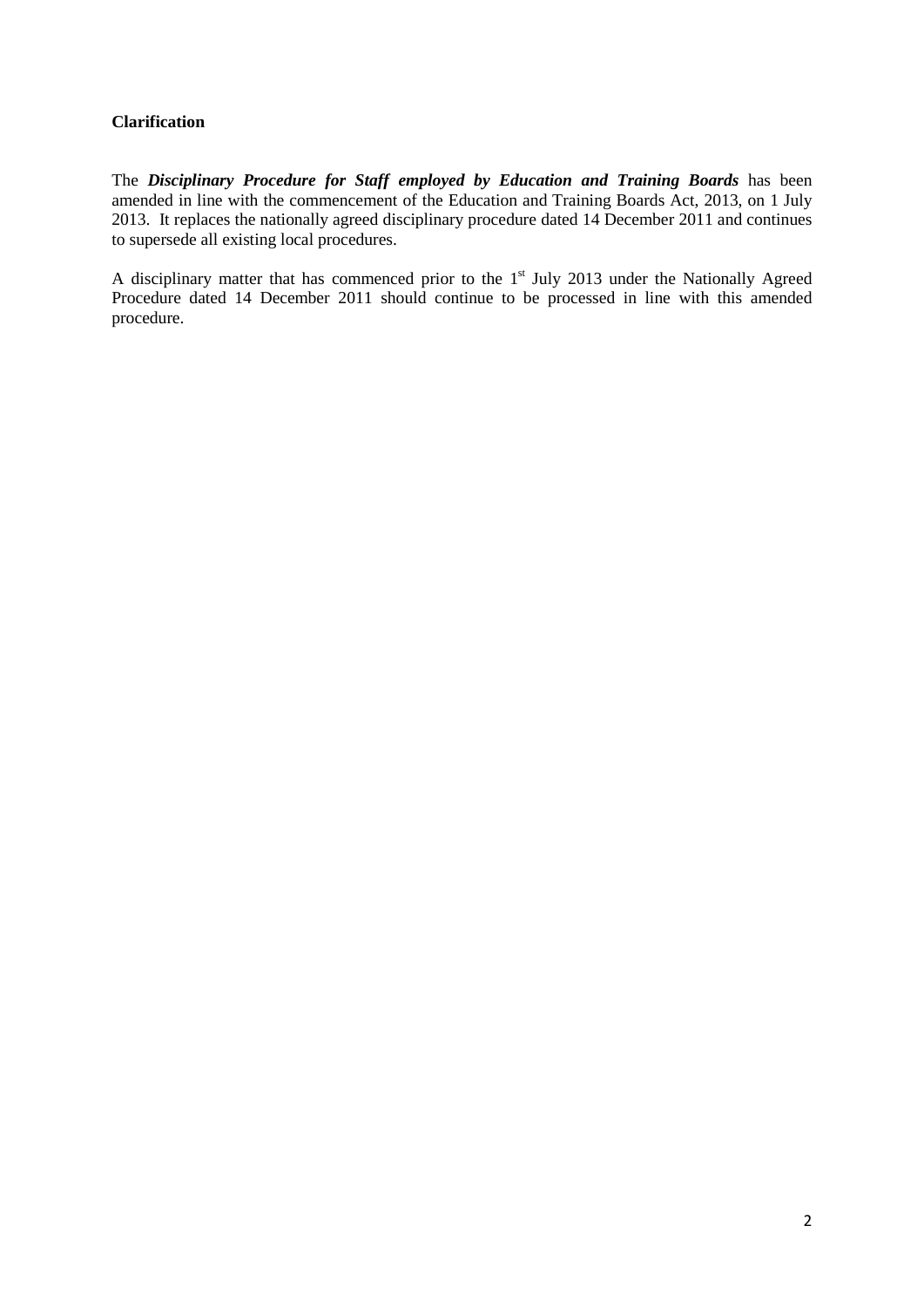# **AGREEMENT**

This Disciplinary Procedure for staff employed by Education and Training Boards (ETBs) (formerly Vocational Education Committees/VECs) was originally developed and agreed following discussions between Education and Training Boards Ireland/ETBI (formally the Irish Vocational Education Association/IVEA) representing management, and the trade unions (TUI, ASTI, IMPACT, SIPTU, UNITE and CDETB Craft Unions) representing staff, in the vocational education sector.

The procedure was prepared taking account of relevant employment legislation and the *Labour Relations Commission's Code of Practice on Grievance and Disciplinary Procedures[1](#page-2-0)* and was formally agreed by the parties at national level on 14 December 2011.

<span id="page-2-0"></span> <sup>1</sup> <http://www.lrc.ie/documents/publications/codes/5GrievanceDisciplinary.pdf>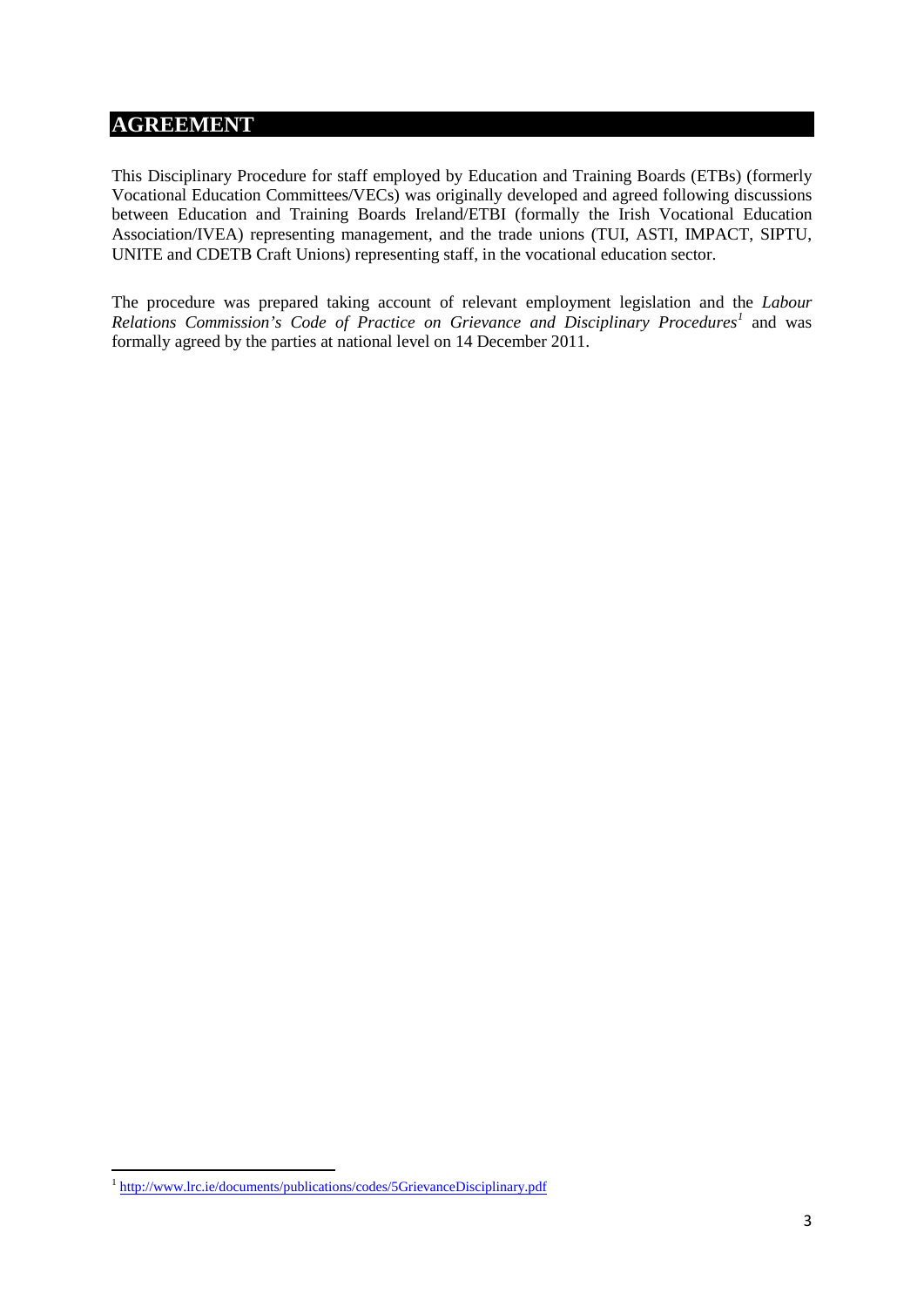# **INTRODUCTION**

Disciplinary procedures are necessary to ensure that fair discipline is maintained in ETB schools/ colleges/centres/offices and that disciplinary measures can be applied in a fair and consistent manner. Inclusive of considerations of equity and natural justice, the maintenance of a good industrial relations atmosphere requires that acceptable procedures be in place and observed.

Having a disciplinary procedure serves a dual purpose in that it provides a framework which enables management to maintain satisfactory standards and employees to have access to a procedure whereby alleged failures to comply with standards may be fairly and sensitively addressed.

**Scope -** The provisions of this disciplinary procedure:

- Deal solely with issues of employment and supersede all existing local and national disciplinary procedure/s prior to this procedure (save for those provided in law) operating in the education and training board sector.
- Apply to **all ETB staff members** with the following exceptions:
	- Teachers, Deputy Principals and Principals covered by the Department of Education and Skills' circular letter 59/2009 *Procedures for Suspension and Dismissal of Teachers and Principals*
	- ETB staff members serving in a probationary capacity (where separate probationary procedures apply). However, in cases where allegations of gross misconduct are made against a probationary staff member, the matter will be investigated directly in accordance with the provisions for gross misconduct *(contained herein)* and if proven, lodge directly at stage 4 of this disciplinary procedure.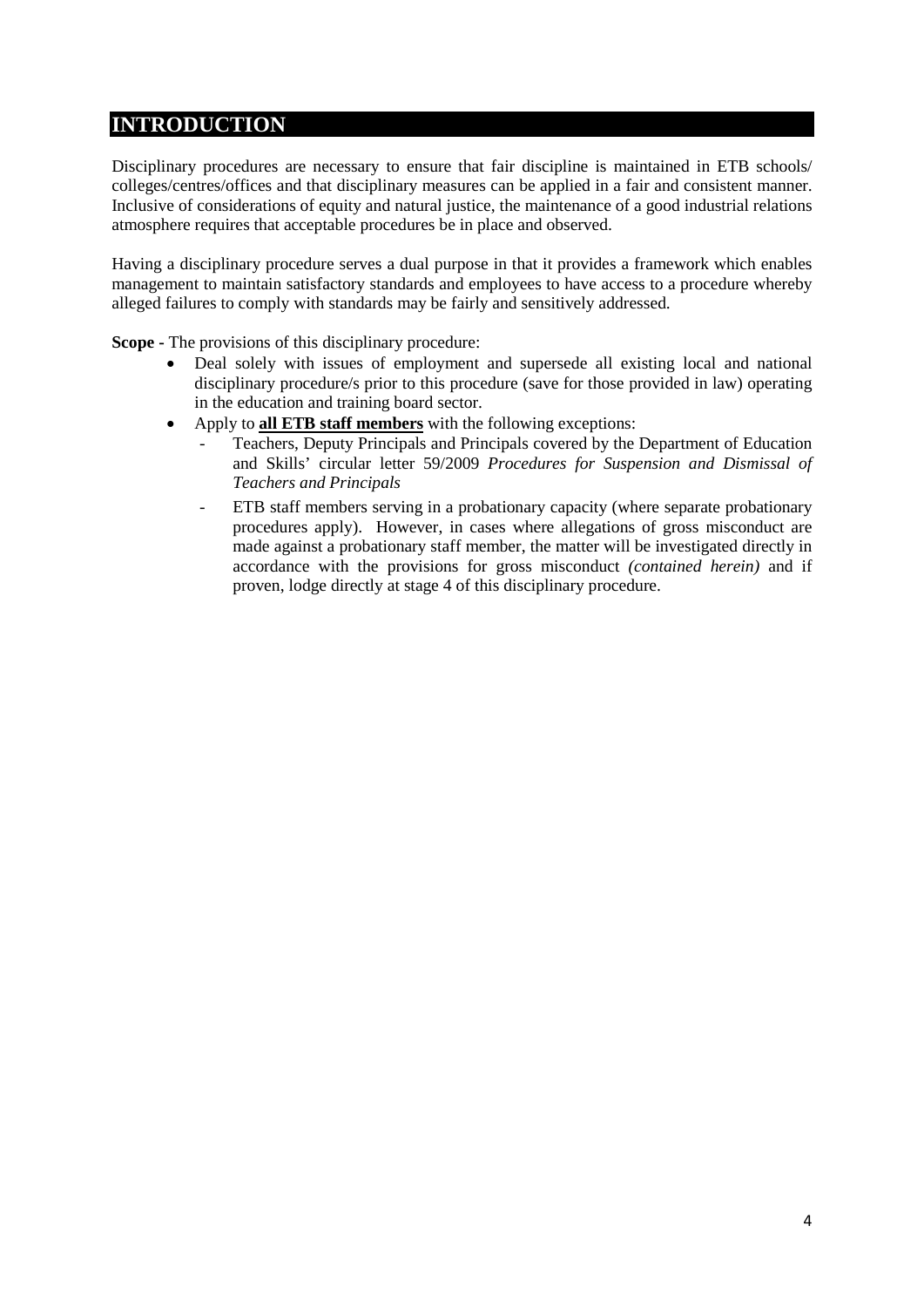# **GENERAL PRINCIPLES**

The main purpose of this procedure is to set out for the guidance of ETB management, staff and their representatives, the minimum general principals which should apply in the operation of disciplinary procedures.

- 1. The right to representation at all stages of this procedure is recognised. For the purposes of this discipline procedure, the reference in the procedures to 'staff representative' shall be understood to include a colleague of the staff member's choice or representation by an authorised trade union but not any other person or body unconnected with the particular school/college/centre/office where the staff member is employed. The nature of disciplinary meetings/hearings is such that legal representation is not required.
- 2. It is essential that staff be managed appropriately, fairly, and consistently in all aspects of their work. Many problems relating to underperformance and conduct can be dealt with before reaching the point at which disciplinary action is contemplated by management. Failure to deal with problems of underperformance or misconduct may place an unfair burden on other staff. Management must take responsibility, in the interests of the school/college/centre/office and all their staff and students, for dealing in an appropriate way with underperformance or misconduct. Nothing however shall prevent management from holding a disciplinary meeting/hearing and imposing a disciplinary sanction/s at a more advanced stage of the procedure appropriate to the nature of the alleged offence.
- 3. Matters of discipline shall be dealt with by management in accordance with the general principles of natural justice and fairness and in a manner that protects the dignity of the staff member concerned. In this regard, the following principles shall apply:
	- Details of any allegations or complaints are put to the staff member concerned.
	- A complaint should be in writing. The staff member will be advised in writing, in advance of a disciplinary meeting, of the precise nature of the matters concerned and will be given copies of all relevant documentation. In the case of a complaint, this detail will include the source and text of the complaint as received.
	- The staff member concerned is given the opportunity to respond fully to any such allegations or complaints.
	- That the staff member concerned has the right to examine and challenge all evidence available and to call witnesses on his/her behalf.
	- The staff member concerned is given the opportunity to avail of representation during the procedure by a work colleague or representation by an authorised trade union (but not any other person or body unconnected with the particular school/college/centre/office where the staff member is employed). Again, the nature of disciplinary meetings/hearings is such that legal representation is not required.
	- The staff member concerned has the right to a fair and impartial determination of the issues concerned, taking into account any representations made by, or on behalf of, the staff member and any other relevant or appropriate evidence, factors, or circumstances.
	- Any disciplinary action arising should be reasonable and proportionate.
	- There may be occasions where a staff member's work, conduct or other such issue is satisfactory throughout the review period only to lapse soon thereafter. Where such a pattern emerges, the staff member's previous conduct and pattern of behaviour may be considered as a whole in a future disciplinary procedure.
	- Access to personal information held by an ETB will be made in accordance with the ETB's data protection policy (specifically with respect to the ETB's access procedure) and with the principles and requirements of the Data Protection Acts, 1998 and 2003.
	- That all matters relating to the disciplinary procedure are strictly confidential to the parties and their representatives.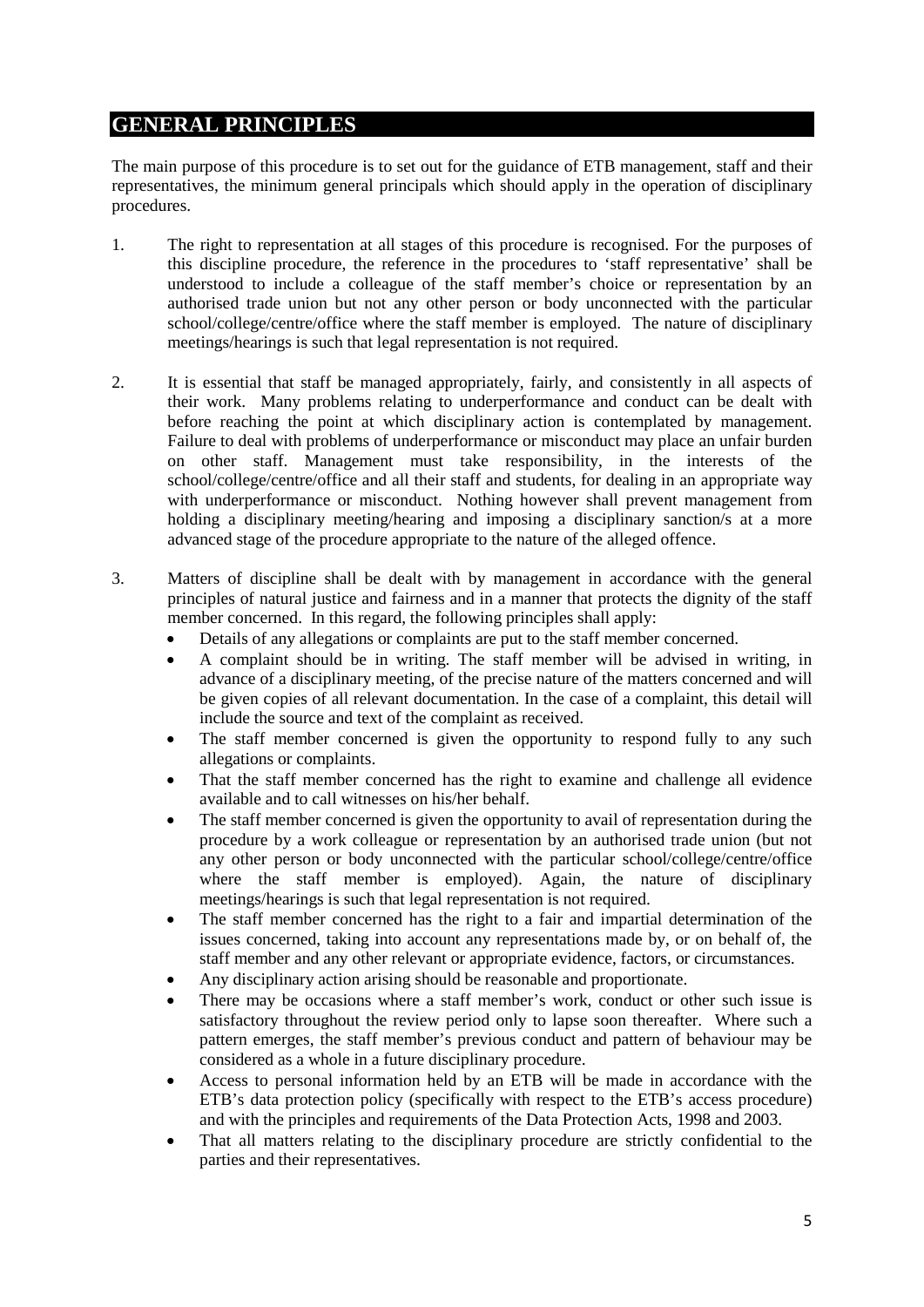• Nothing however shall prevent management from holding a disciplinary meeting/hearing and imposing a disciplinary sanction/s at a more advanced stage of the procedure appropriate to the nature of the alleged offence.

### 4. **Failure by a staff member to attend a disciplinary meeting/hearing:**

- Whilst it is anticipated that the staff member concerned will co-operate fully with this disciplinary procedure, any failure to co-operate will **not** prevent the processing of a complaint under this procedure to conclusion.
- 5. In the case of suspected or alleged gross misconduct, immediate precautionary suspension (with pay) may apply pending an immediate investigation. Serious offences are those where, in the opinion of the Chief Executive Officer (CEO) of the ETB, the person constitutes a potential or actual danger to themselves or to others or causes wilful damage to ETB property.
- 6. In the event that any line manager referenced in the procedure is the subject of the disciplinary procedure, another person at a more senior level will be nominated for the purpose/s of conducting the formal disciplinary meeting. An appropriate person from another ETB may, where circumstances would warrant, conduct the disciplinary meeting on behalf of a particular ETB.
- 7. *"Notice" of proposed meetings/hearings under this procedure:* Notice counts from the next working day directly after the date the notice is sent/posted.
- 8. The procedure shall not operate during periods of approved leave unless by mutual agreement of the parties.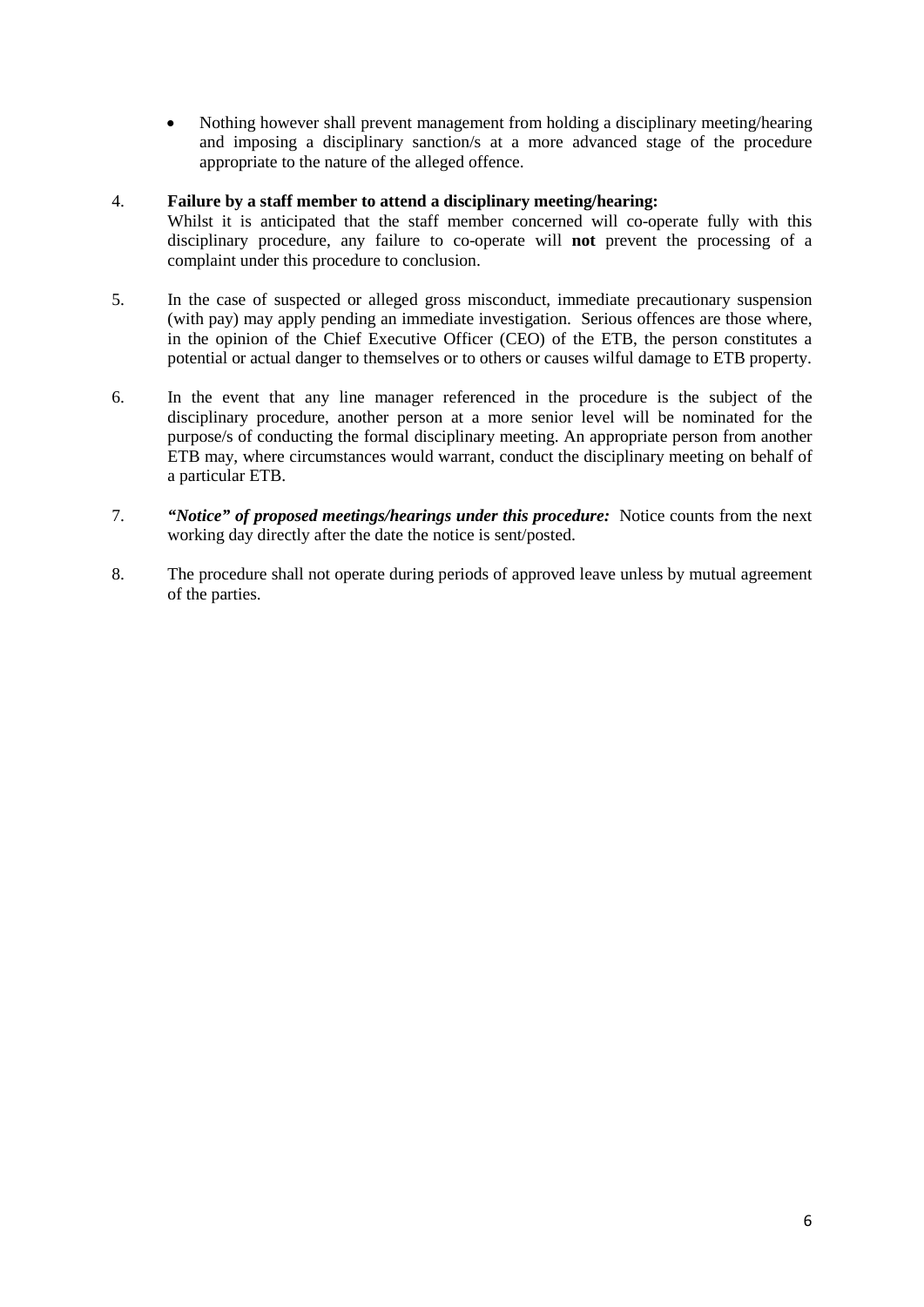# **THE PROCEDURE**

# **INFORMAL STAGE**

It is intended that problems relating to work and conduct are resolved, where possible, through informal means without invoking the formal procedure. The objective of this stage is to inform the staff member of any complaint or criticism at the earliest opportunity and give him/her the opportunity to respond.

# **At this meeting:**

The staff member should be verbally informed that this discussion/s is taking place within the informal stage of the disciplinary procedure. The Principal/Co-ordinator/Immediate Supervisor will discuss with the staff member:

- Any unsatisfactory performance or conduct and inform him/her of the improvements required.
- Possible methods of correction and an indication of acceptable time scale for such correction.
- Any support which might be provided by the school/college/centre/office.
- That that unless the necessary improvement is made within a reasonable period so defined by the Principal/Co-ordinator/Immediate Supervisor, the matter will proceed to the formal disciplinary procedure.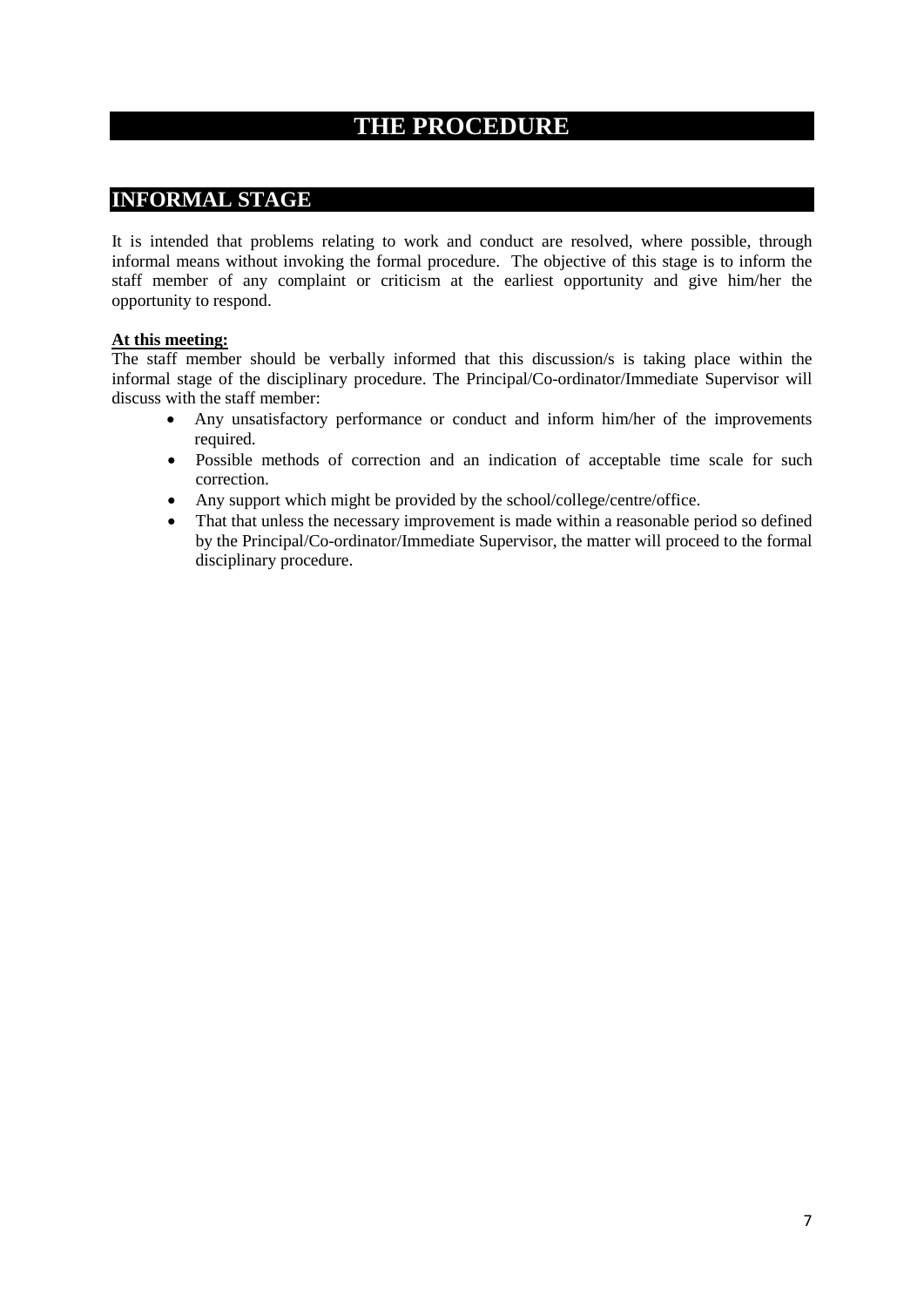# **FORMAL DISCIPLINARY PROCEDURE**

Where a staff member's work performance or conduct does not meet the required standards despite informal intervention as set out above, the matter will be dealt with under the following formal disciplinary procedure.

# **STAGE 1 MEETING - VERBAL WARNING**

- 1.1 A formal disciplinary meeting with the staff member concerned should be conducted by the **Principal/Co-ordinator/Immediate Supervisor[2](#page-7-0) in the school/college/centre/office.**
- 1.2 If not already provided, the staff member concerned should be given a copy of the ETB disciplinary procedure and be advised to familiarise him/herself with the various stages of the procedure that may be invoked and the range of sanctions available. The staff member concerned should be given **at least seven working days' notice** of the meeting in writing. The notice should state the purpose of the meeting and the nature of the alleged offence together with copies of any supporting documentation.
- 1.3 In the event that any line manager referenced in the procedure is the subject of the disciplinary procedure, another person at a more senior level will be nominated for the purpose/s of conducting the formal disciplinary meeting. An appropriate person from another ETB may, where circumstances would warrant, conduct the disciplinary meeting on behalf of a particular ETB.
- 1.4 The stage 1 meeting will deal with the following:
	- Why work performance or conduct appears to be unsatisfactory.
	- Possible methods of correction and an indication of acceptable timescale for such correction.
	- Appropriate support which might be provided by the employer
	- The seriousness of the issue and possible consequences if there is no improvement or if offence is repeated.
	- That work performance and/or conduct will be monitored and that a review period of up to but not in excess of **six calendar months** will apply.
	- The staff member concerned will have the right to place on record any comments/observations he or she may wish in regard to the discussion.
- 1.5 A formal record of the stage 1 meeting will be prepared and retained by the Principal/Coordinator/Immediate Supervisor. A copy should be given to the individual concerned **within five working days** of the meeting. The staff member concerned will have the right to place on record, any comments/observations s/he may wish in regard to the formal record of the meeting. Such comments/observations must be remitted to the Principal/Coordinator/Immediate Supervisor within **twelve working days** of the stage 1 meeting.
- 1.6 Having considered all matters, the Principal/Co-ordinator/Immediate Supervisor will decide on whether or not a verbal warning is warranted. **Correspondence confirming the decision (whether to issue a verbal warning or not), should be advised to the staff member within a total of twenty working days from the stage 1 meeting.**
- 1.7 Where the Principal/Co-ordinator/Immediate Supervisor issues a verbal warning, it should state the improvement required, the timescale for improvement and the consequences of failure to improve. The staff member will be advised in writing, that the warning constitutes

<span id="page-7-0"></span> <sup>2</sup> The Principal/Co-ordinator/Immediate Supervisor may be accompanied by another colleague at stage 1 meeting/s.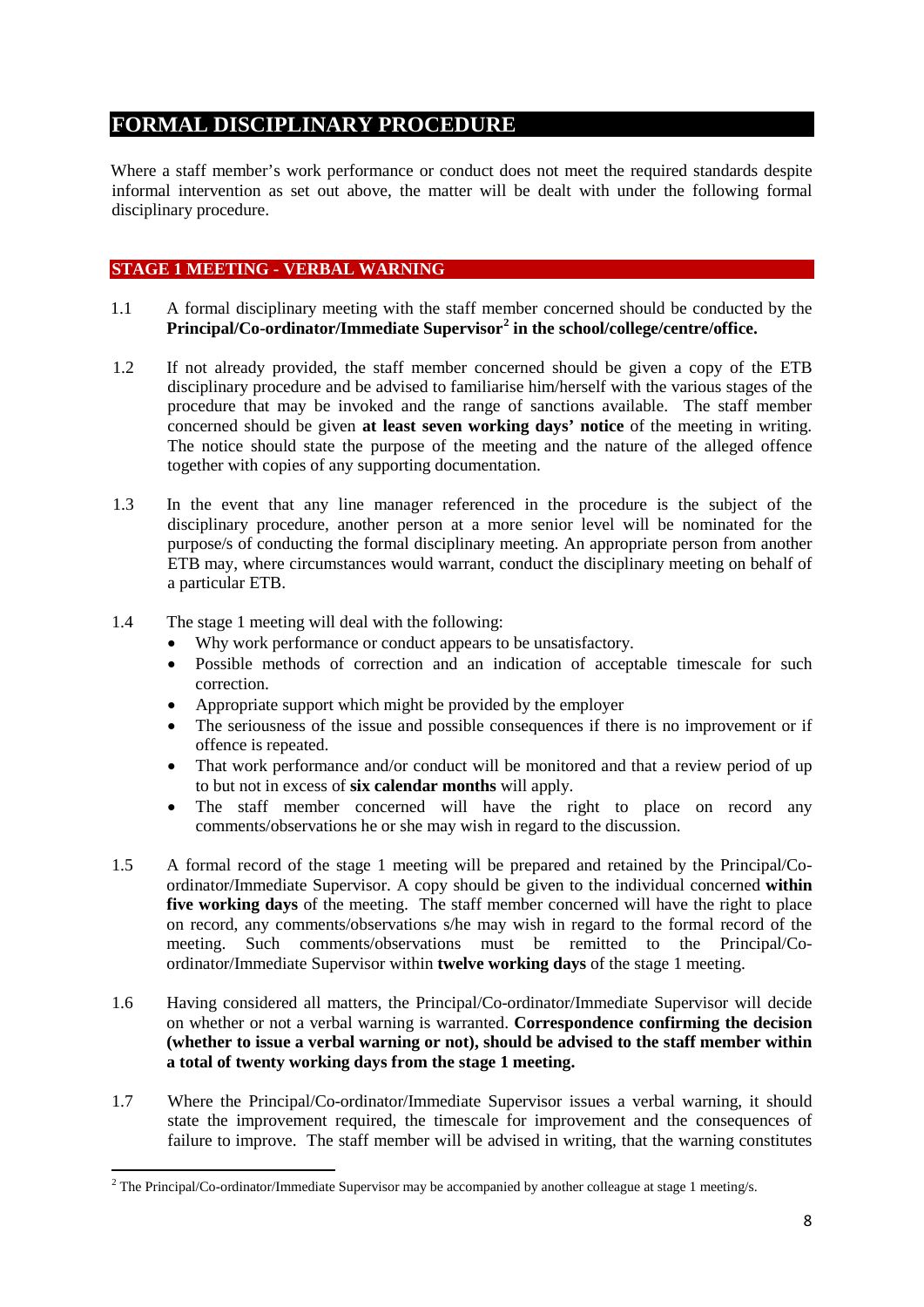the first stage of the disciplinary procedure and failure to improve may result in progression to stage 2 (or a higher stage as may be appropriate), of the disciplinary procedure.

- 1.8 *Retention of records:* A copy of the verbal warning will be placed on the staff member's file in the ETB Human Resources' (HR) Department. The record will be removed from the file after **six calendar months** subject to sustained satisfactory improvement during the period.
- 1.9 If in the opinion of the Principal/Co-ordinator/Immediate Supervisor that following the holding of the stage 1 meeting there is no basis for the issuance of a verbal warning, then s/he may decide that no further action should be taken in relation to the issue.

### **STAGE 2 MEETING - WRITTEN WARNING**

- 2.1 If having received a verbal warning the staff member fails to make the necessary improvement within the agreed review period *(i.e. up to but not in excess of six calendar months)* and it is proposed to proceed to stage 2, the HR Department of the ETB should be consulted before further steps are taken. Where it is decided to proceed, a stage 2 disciplinary meeting with the staff member concerned should be convened **by the Principal/Coordinator/Head of Centre/Head of Department[3](#page-8-0) and a senior officer nominated by the CEO of the ETB.** The staff member concerned should be given **at least seven working**  days' notice of the meeting in writing. The notice should state the purpose of the meeting and the nature of the alleged offence together with copies of any supporting documentation.
- 2.2 In the event that any line manager referenced in the procedure is the subject of the disciplinary procedure, another person at a more senior level will be nominated for the purpose/s of conducting the formal disciplinary meeting. An appropriate person from another ETB may, where circumstances would warrant, conduct the disciplinary meeting on behalf of a particular ETB.
- 2.3 At the meeting, the staff member should be given a clear statement of the areas where his/her work performance or conduct is unsatisfactory and given an opportunity to respond.
- 2.4 The stage 2 meeting will deal with the following:
	- The gravity of the issue and possible consequences if there is no improvement or if offence is repeated.
	- Possible methods of correction and an indication of an acceptable timescale for such correction.
	- Appropriate support which might be provided by the employer
	- The staff member will be made aware that if there is no acceptable improvement within this review period, that the outcome of a stage 2 meeting may lead to a first written warning and/or referral to a stage 3 meeting (or a higher stage as may be appropriate) of the disciplinary procedure.
	- That work performance and/or conduct will be monitored and that a review period of up to but not in excess of **six calendar months** will apply.
	- The staff member concerned will have the right to place on record any comments/observations s/he may wish in regard to the discussion.
- 2.5 A formal record of the stage 2 meeting will be prepared and retained by the Principal/Coordinator/Head of Centre/Head of Department. A copy should be given to the individual concerned **within five working days** of the meeting. The staff member concerned will have

<span id="page-8-0"></span><sup>&</sup>lt;sup>3</sup> The Principal/Co-ordinator/Head of Centre/Head of Department may be accompanied by another colleague at stage 2 meeting/s.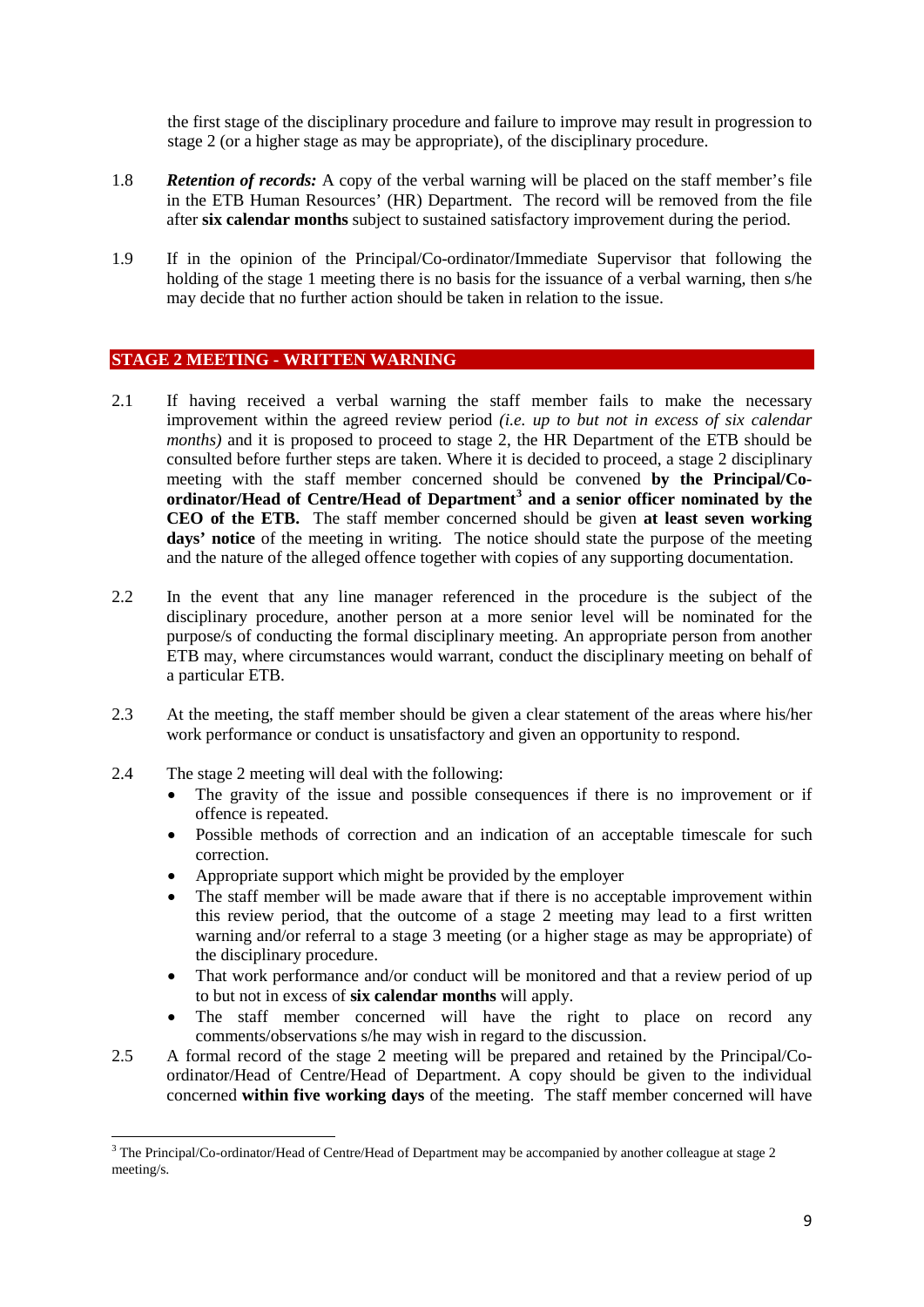the right to place on record, any comments/observations s/he may wish with regard to the formal record of the meeting. Such comments/observations must be remitted to the Principal/Co-ordinator/Head of Centre/Head of Department within **twelve working days** of the stage 2 meeting.

- 2.6 Having considered all matters, the Principal/Co-ordinator/Head of Centre/Head of Department and a senior officer nominated by the CEO of the ETB will decide on whether or not a first written warning is warranted. **Correspondence confirming the decision (whether to issue a first written warning or not), should be advised to the staff member within a total of twenty working days from the stage 2 meeting.**
- 2.7 Where a first written warning is given it should state the improvement required, the timescale for improvement *(i.e. up to but not exceeding calendar six months)* and the consequences of failure to improve. The staff member will be advised in writing, that the warning constitutes the second stage of the disciplinary procedure and failure to improve may result in progression to stage 3 (or a higher stage as may be appropriate), of the disciplinary procedure.
- 2.8 *Retention of records:* A copy of the first written warning will be placed on the staff member's file in the ETB HR Department. The record will be removed from the file after **six calendar months** subject to sustained satisfactory improvement during the period.
- 2.9 If in the opinion of the Principal/Co-ordinator/Head of Centre/Head of Department and a senior officer nominated by the CEO of the ETB that following the holding of the stage 2 meeting there is no basis for the issuance of a first written warning, then they may decide that no further action should be taken in relation to the issue or that the warnings previously issued should be withdrawn.

# **STAGE 3 MEETING: FINAL WRITTEN WARNING**

- 3.1 In the event of a further recurrence of the same or similar offences or the occurrence of a more serious offence, a stage 3 disciplinary meeting with the staff member should be conducted. The disciplinary meeting with the staff member should be convened by the **Principal/Co-ordinator/Head of Centre/Head of Department[4](#page-9-0) and a senior officer of the ETB** (e.g. Education Officer, Adult Education Officer, Section Head) as nominated by the CEO of the ETB. The staff member concerned should be given **at least seven working days' notice** of the meeting in writing. The notice should state the purpose of the meeting and the nature of the alleged offence together with copies of any supporting documentation.
- 3.2 In the event that any line manager referenced in the procedure is the subject of the disciplinary procedure, another person at a more senior level will be nominated for the purpose/s of conducting the formal disciplinary meeting. An appropriate person from another ETB may, where circumstances would warrant, conduct the disciplinary meeting on behalf of a particular ETB.
- 3.3 At the meeting, the staff member should be given a clear statement of the areas where his/her work performance or conduct is unsatisfactory and given an opportunity to respond.
- 3.4 The stage 3 meeting will deal with the following;
	- The gravity of the issue and possible consequences if there is no improvement or if offence is repeated.

<span id="page-9-0"></span> <sup>4</sup> The Principal/Co-ordinator/Head of Centre/Head of Department may be accompanied by another colleague at stage 3 meeting/s.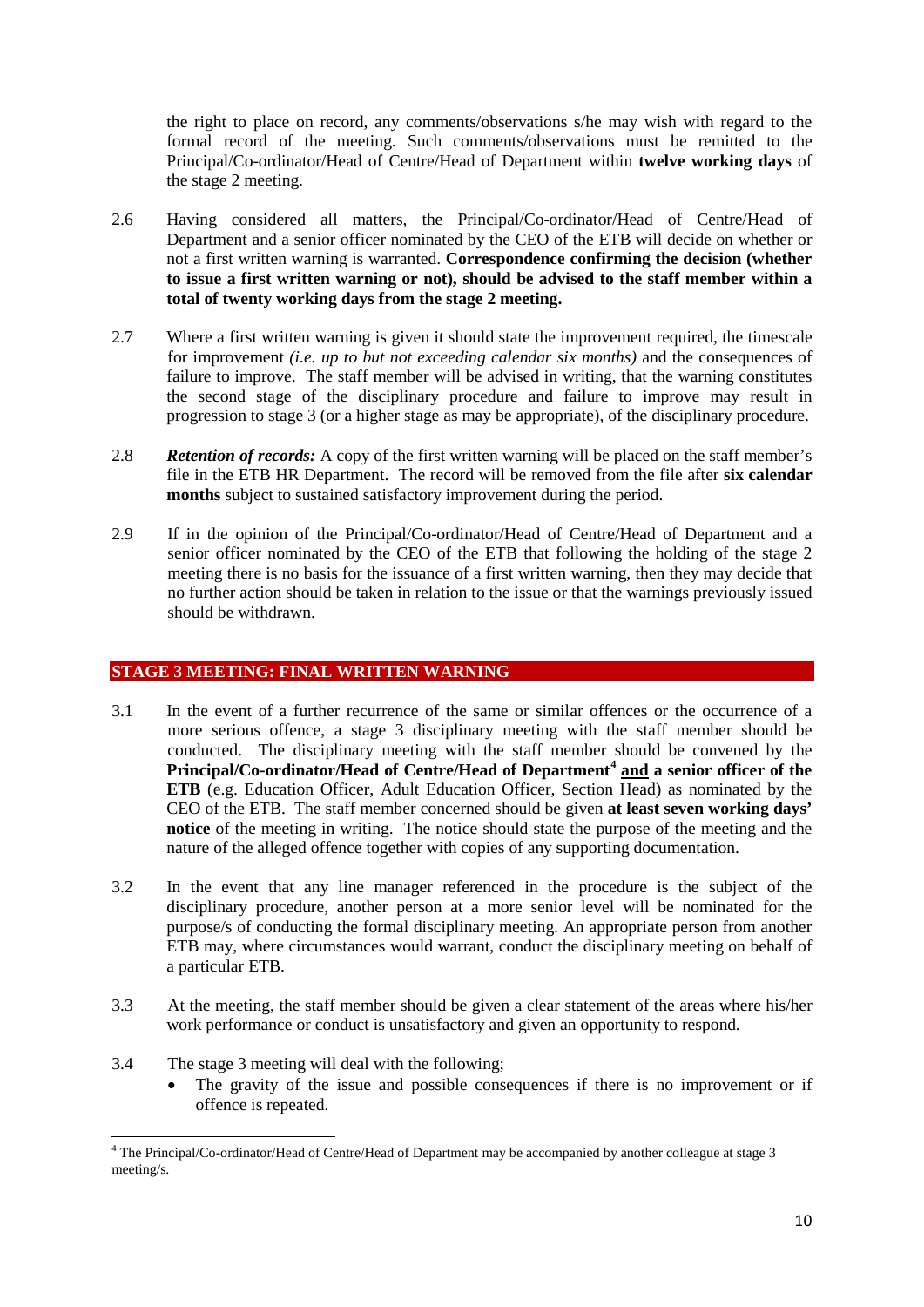- Possible methods of correction and an indication of an acceptable timescale for such correction.
- Appropriate support which might be provided by the employer
- The staff member will be made aware that if there is no acceptable improvement within this review period, that the outcome of a stage 3 meeting may lead to a final written warning and/or referral to a stage 4 meeting under the procedure which could result in dismissal or some other appropriate disciplinary action (e.g. withholding/deferral of increments, demotion, transfer, suspension).
- That work performance and/or conduct will be monitored and that a review period of up to but not in excess of **twelve calendar months** will apply.
- The staff member concerned will have the right to place on record any comments/observations he or she may wish in regard to the discussion.
- 3.5 A formal record of the stage 3 meeting will be prepared and retained by the CEO's nominee. A copy should be given to the individual concerned **within five working days** of the stage 3 meeting. The staff member concerned will have the right to place on record, any comments/observations s/he may wish with regard to the formal record of the meeting. Such comments/observations must be remitted to the CEO's nominee within **twelve working days**  of the stage 3 meeting.
- 3.6 Having considered all matters, the Principal/Co-ordinator/Head of Centre/Head of Department and the senior officer of the ETB nominated by the CEO, will decide on whether or not a final written warning is warranted. **Correspondence confirming the decision (whether to issue a final written warning or not), should be advised to the staff member within a total of twenty working days from the stage 3 meeting.**
- 3.7 Where a final written warning is given it should state the improvement required, timescale for improvement, consequences of a failure to improve and full details of the unsatisfactory work performance or conduct. It should inform the staff member that failure to modify his/her work performance or conduct will lead to further disciplinary action up to and including dismissal in accordance with the procedure set out herein.
- 3.8 *Retention of records:* A copy of the final written warning will be placed on the staff member's file in the ETB HR Department. The record will be removed from the file after **twelve calendar months** subject to sustained satisfactory improvement during the period.
- 3.9 If in the opinion of the Principal/Co-ordinator/Head of Centre/Department Head and a senior officer of the ETB (e.g. Education Officer, Adult Education Officer, Section Head) as nominated by the CEO of the ETB), that following the holding of the stage 3 meeting there is no basis for the issuance of a final written warning, then they may decide that no further action should be taken in relation to the issue or that the warnings previously issued should be withdrawn.

# **STAGE 4: FINAL DISCIPLINARY HEARING**

4.1. If the staff member's work performance or conduct does not improve to a sustained satisfactory level during the review period set out in the final written warning, s/he will be requested to attend a **disciplinary hearing** with the Chief Executive Officer of the ETB[5](#page-10-0) . The staff member concerned should be given **at least seven working days' notice** of the meeting in writing. The notice should state the purpose of the meeting and the nature of the alleged offence together with copies of any supporting documentation.

<span id="page-10-0"></span> $5$  The CEO may be accompanied by another colleague/s at a stage 4 meetings.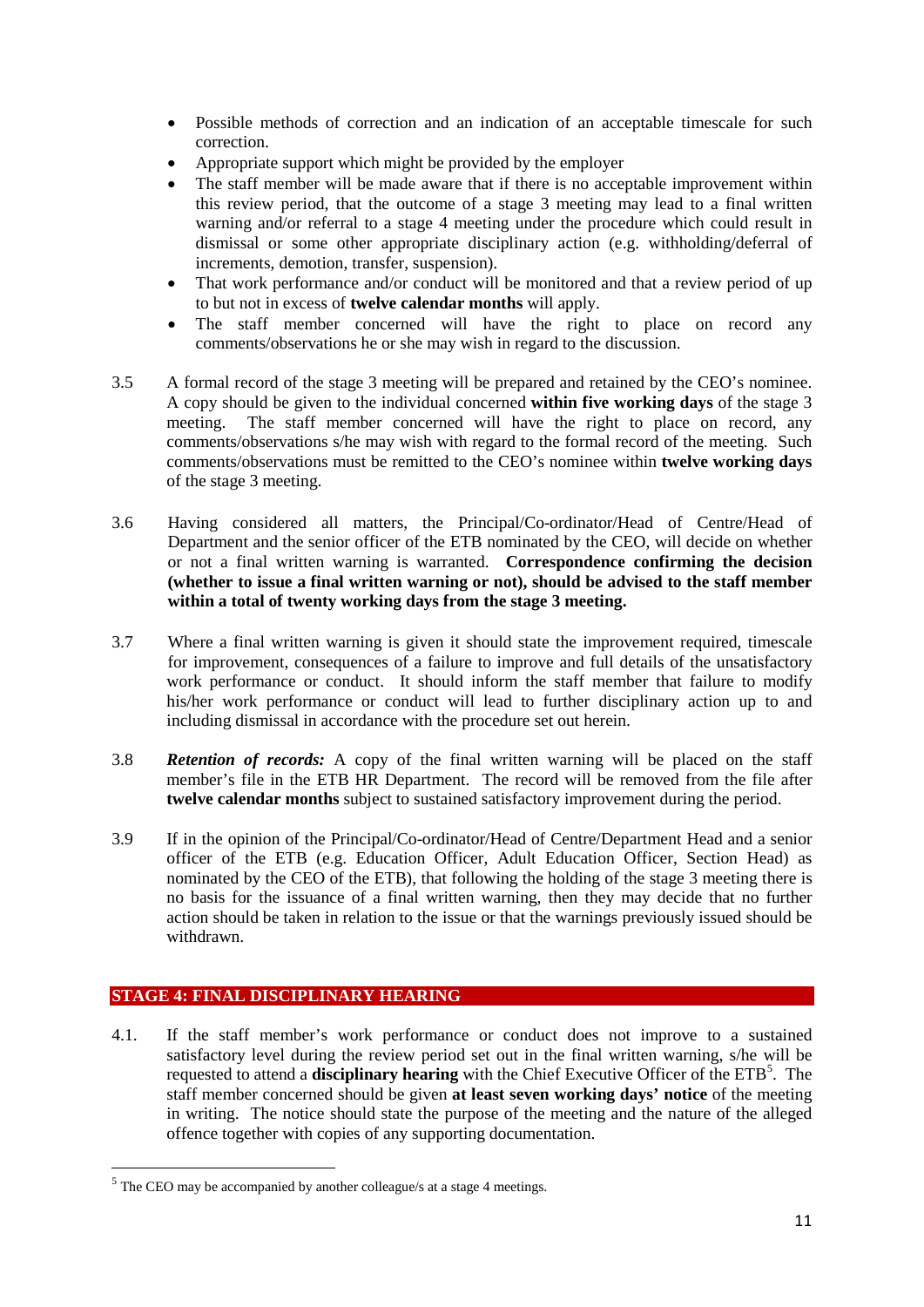- 4.2 At this hearing, the staff member (who should be accompanied by a colleague of choice or represented by a trade union/branch representative) should be given a clear statement of the areas where his/her work performance or conduct is unsatisfactory and given an opportunity to respond to the allegations made to explain why he s/he considers the CEO of the ETB should not impose a disciplinary sanction up to and including dismissal. A recording secretary should also be in attendance.
- 4.3 The stage 4 meeting will deal with such matters as the following;
	- The gravity of the issue
	- A review of staff member's work performance and conduct which has given rise to referrals through the disciplinary procedure up to stage 4
	- A review of matters undertaken to date e.g. interventions, methods of correction, supports provided etc.
	- The staff member will be made aware the outcome of the stage 4 meeting may result in dismissal or some other appropriate disciplinary action (e.g. withholding/deferral of increments, demotion, transfer, suspension).
	- That where a review period is determined and permitted by the CEO, work performance and/or conduct will be monitored.
	- The staff member concerned will have the right to place on record any comments/observations he or she may wish in regard to the discussion.
- 4.4 A formal record of the stage 4 hearing will be prepared and retained by the CEO. A copy should be given to the individual concerned within **fifteen working days of the hearing.** The staff member concerned will have the right to place on record any comments/observations s/he may wish in regard to the formal record of the discussions. Such comments/observations must be remitted to the CEO within **twenty-two working days** of the stage 4 hearing.
- 4.5 The CEO, having considered submissions made at the disciplinary hearing, may then decide:

In the case of **all ETB staff,** and in accordance with the CEO's executive authority, to impose a disciplinary sanction/s which may include the following:

- Deferral of an increment
- Withholding of an increment
- Demotion
- **Transfer**
- **Suspension**
- Dismissal.
- 4.6 Correspondence confirming the CEO's decision and options available (e.g. appeal provisions as appropriate) should be advised to the staff member within a total of **thirty working days** from the stage 4 meeting.
- 4.7 Where a disciplinary sanction is given arising from a stage 4 hearing, the staff member will be given a statement in writing, detailing the disciplinary sanction being imposed.
- 4.8 *Retention of records:* A copy of this statement (recording the sanction) will be held on the staff member's personnel file in the ETB HR Department and will remain there permanently.
- 4.9 No disciplinary sanction arising from a stage 4 hearing shall be confirmed pending the outcome of an appeal in accordance with the appeal procedure.
	- Appeals of sanctions up to and including suspension, are covered by the appeal provision advised herein at Appendix 2.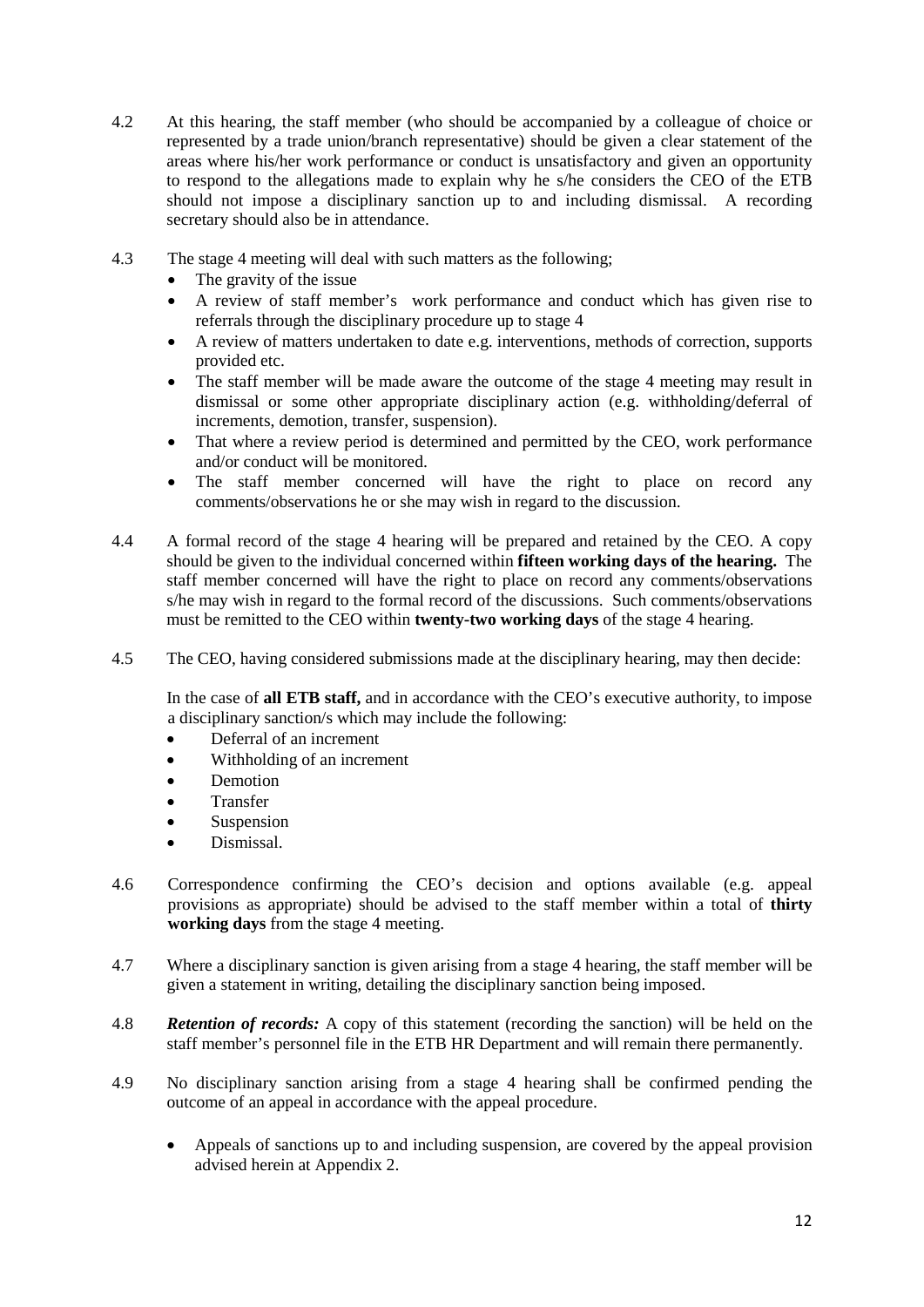- Appeals of the decision to dismiss an ETB staff member are covered by the provisions of the Unfair Dismissals Acts, 1977-2001.
- 4.10 If in the opinion of the CEO that following the holding of the stage 4 disciplinary hearing there is no basis for the issuance of a disciplinary sanction, then s/he may decide that no further action should be taken in relation to the issue or that the warnings previously issued should be withdrawn.
- 4.11 Save in the case of an appeal **against a disciplinary sanction imposed following stage 4**  *(other than dismissal in the case of an ETB staff member)*, this concludes the ETB internal disciplinary process.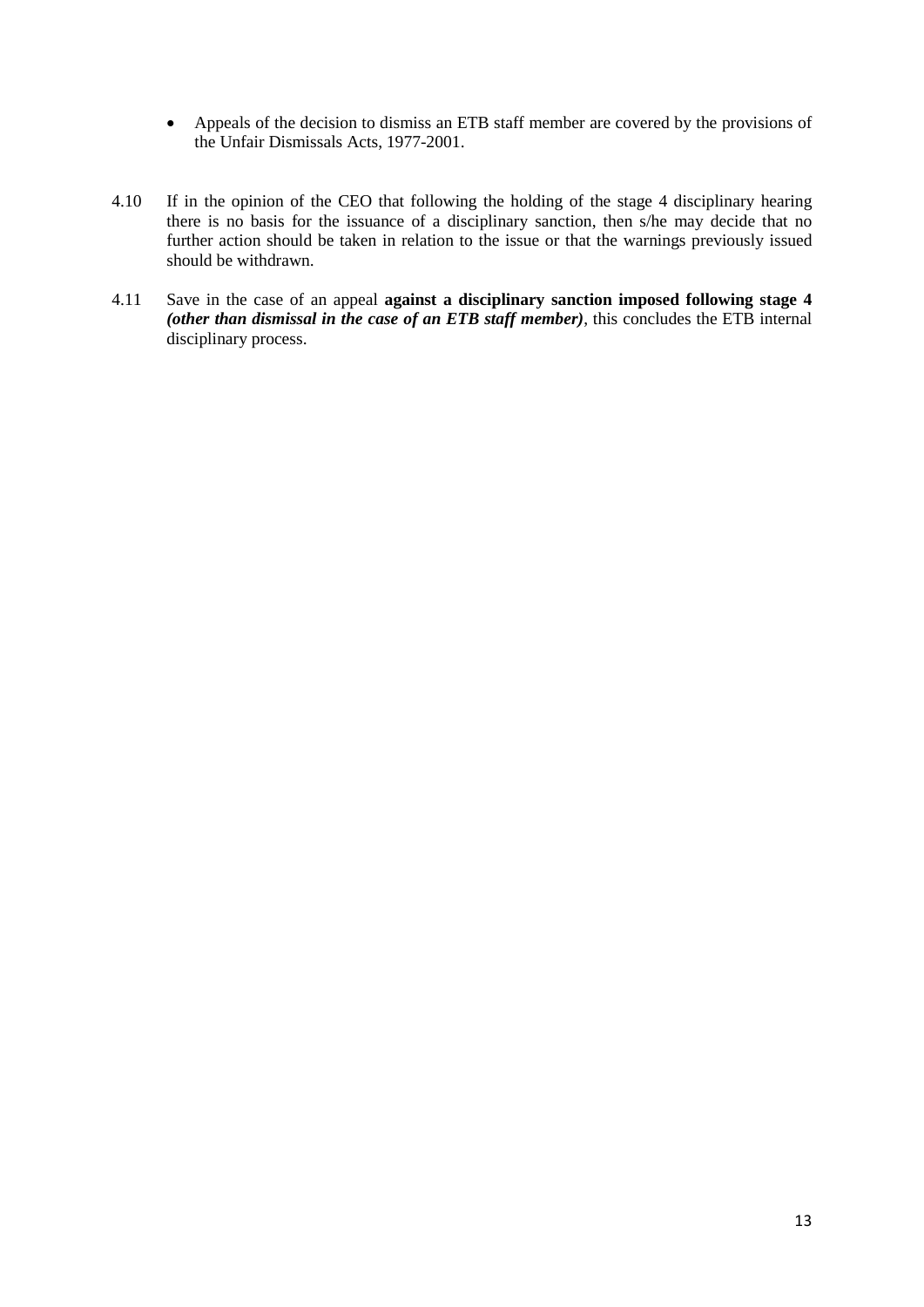# **ALLEGED GROSS MISCONDUCT: DETERMINATION OF CASE TO BE ANSWERED**

Gross misconduct is a serious breach of ETB rules and procedures or of recognised and accepted standards and behaviour which results in a breakdown of the relationship of trust and confidence between the management and the member of staff concerned. Gross misconduct if proven, will justify disciplinary action set out in this document including where appropriate, dismissal, without recourse to giving a verbal, first written or final written warning.

# **Examples of gross misconduct include, but are not limited to:**

- Breach of the terms of Child Protection Guidelines/Procedures
- Theft, fraud, embezzlement, misappropriation of funds, bribery or corruption
- Deliberate falsification of data (manual or automated)
- Serious/gross negligence which causes unacceptable loss, damage or injury
- Gross dereliction of duties
- Refusal to comply with legitimate instructions resulting in serious consequences
- Incapability through alcohol or being under the influence of illegal drugs or misuse of prescribed medication; possession and/or sale of illegal drugs.
- Serious breach of health & safety rules
- Serious abuse/misuse of the ETB's property/equipment/materials
- Deliberate damage to ETB property
- Serious breaches of confidentiality
- Failure to disclose conflicts of interest in conducting ETB business
- Serious bullying, inappropriate behaviour, sexual harassment or harassment against a staff member, student/learner, parent/guardian or party with whom the ETB conducts business
- Violent/threatening/disruptive behaviour
- Serious breaches of ETB email, internet, ICT telephone policies
- Manual or automated posting or circulation of offensive, obscene or indecent messages whether by email, text, social networking sites or any other form of communications' device; downloading/disseminating pornographic material
- Serious abuse of sick leave regulations
- Persistent unauthorised absences

Gross misconduct may also relate to an act which took place or allegedly took place outside the school/college/centre/office where such act, or alleged act, gives rise to a serious concern on the part of those investigating in relation to the health and safety of students, staff, management of the ETB, those contracted by the ETB or where a threat presents to the general public.

In all cases of alleged gross misconduct an investigation will be carried out. **The investigation to determine if there is a case to be answered will be conducted by a minimum of two persons, nominated by the CEO of the ETB**. A recording secretary should also be in attendance.

The staff member may be suspended with pay, pending the outcome of such an investigation. Suspension with pay is a precautionary measure and not a disciplinary sanction.

On completion of the investigation, the investigation team, will submit a written report of the findings of fact to the CEO of the ETB arising from the investigation undertaken. The CEO $<sup>6</sup>$  $<sup>6</sup>$  $<sup>6</sup>$  will provide a</sup> copy of the investigation report to the parties concerned to the investigation. If the outcome of the investigation is such that the investigation team considers there is a case to be answered, then a disciplinary hearing will be convened under stage 4 of the disciplinary procedure.

<span id="page-13-0"></span> <sup>6</sup> The administration of this function may be undertaken by a nominee of the CEO employed by the ETB.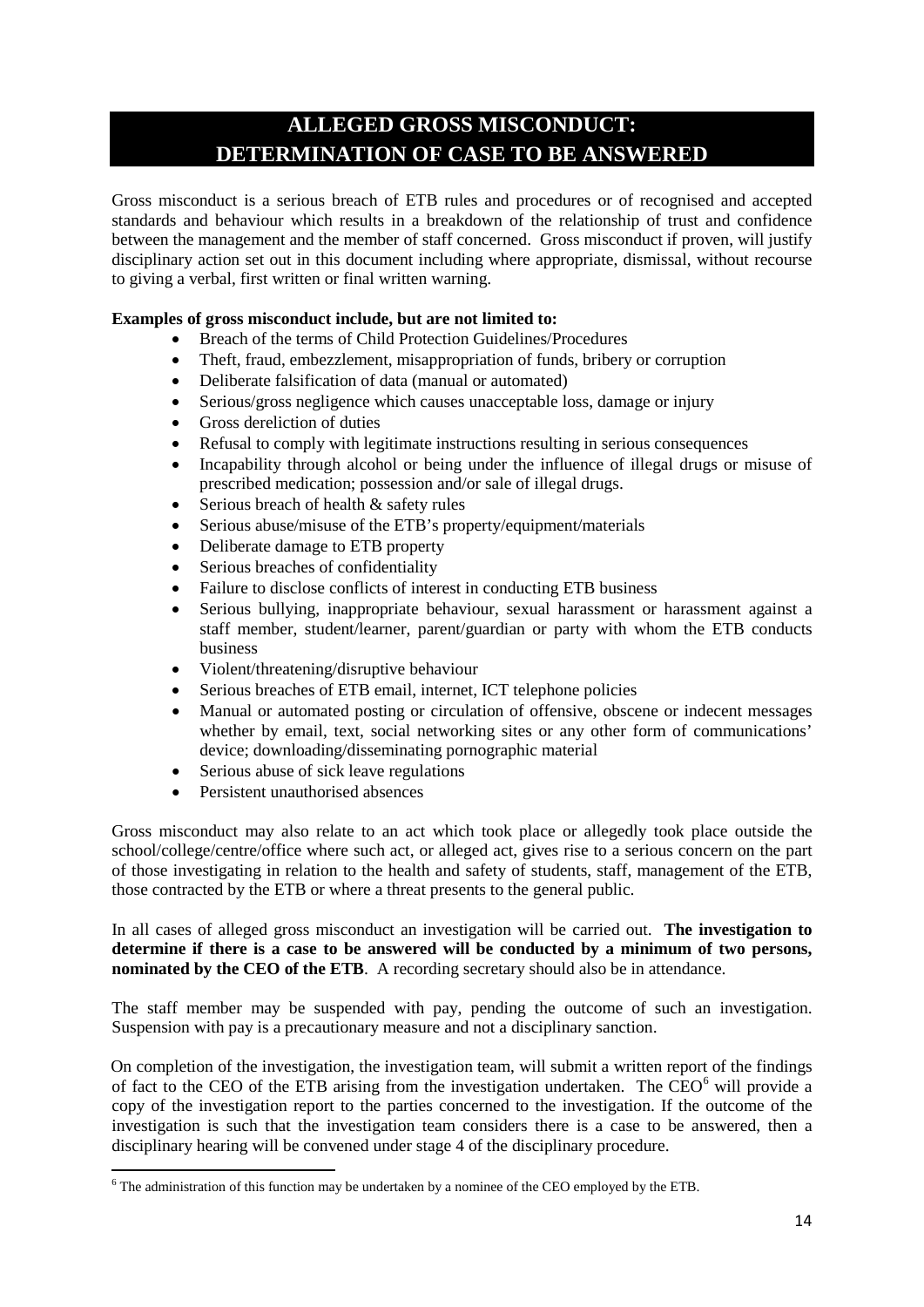# **APPEALS**

## **Appeal against a disciplinary sanction imposed following a stage 4 hearing** *(other than dismissal in the case of an ETB staff member)*

A staff member who wishes to appeal against a disciplinary sanction imposed arising from a stage 4 disciplinary hearing may do so to a third party agreed by the parties for the purpose.

The appeal must be lodged **within seven working days** of the notification of the decision. The appeal must be in writing and state the ground(s) on which the appeal is being made. Any supporting documentation must also be supplied. Simultaneously a copy of the appeal and any supporting documentation should also be provided to the Chief Executive Officer of the ETB.

All correspondence should be sent marked "private and confidential to the addressee only".

An appeal hearing is **not intended to repeat the investigation/disciplinary process** but to address **specific issues** which the staff member feels have received insufficient consideration such as:

#### **Breach of procedure which results in a serious flaw in the outcome.** Examples include:

- *(a) The provisions of the agreed procedures were not adhered to*
- *(b) At the time, all the relevant facts were not ascertained*
- *(c) At the time, all the relevant facts were not considered or were not considered reasonably*
- *(d) The appellant concerned was not afforded a reasonable opportunity to answer the allegation*
- *(e) The finding is not supported by the evidence*
- *(f) The general principles of procedural fairness were not applied.*
- *(g) The sanction recommended is disproportionate to the underperformance or misconduct alleged.*

The format for appeal will entail the attendance of the staff member with his/her representative and a representative of the ETB (which similarly may be accompanied/represented) with the third party agreed by the parties. The third party agreed by the parties to this procedure at national level for the purpose will be authorised to adjudicate and to issue a decision on the appeal citing the specifics of the basis for that decision. The adjudicator's decision will be binding on all parties, be conveyed in writing to the CEO of the ETB for implementation and, copied to the appellant.

This concludes the appeals' process and internal disciplinary process in such circumstances.

#### **Appeal against a dismissal/termination of employment:**

In the case of an ETB staff member wishing to appeal a dismissal/termination of employment, a case may be referred in accordance with the provisions of the Unfair Dismissals Acts, 1977-2001.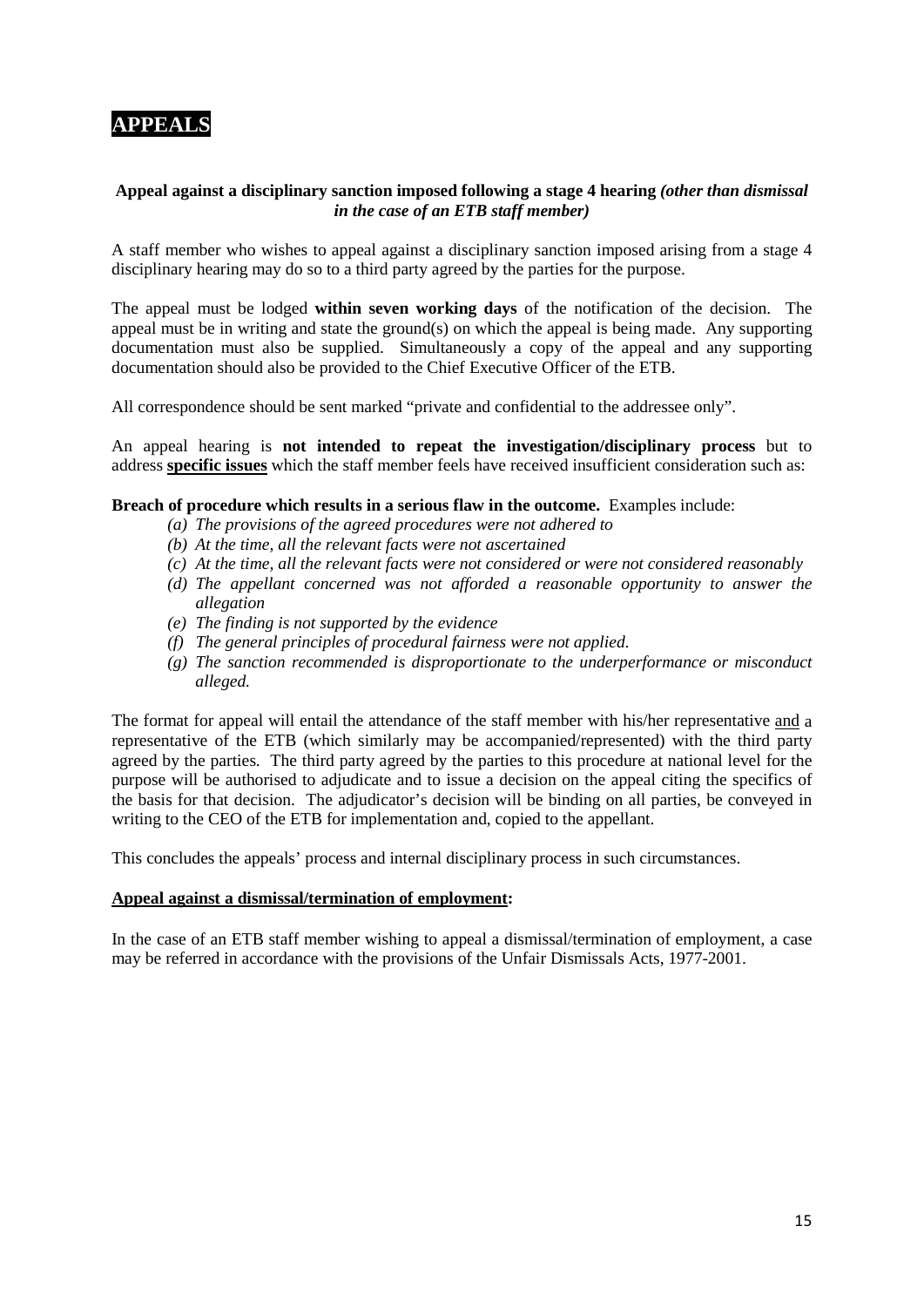# **NOTICE OF TERMINATION**

Except in circumstances justifying immediate termination of a staff member's employment from the ETB, the staff member will be entitled to receive the appropriate period of notice set down in the Minimum Notice and Terms of Employment Act, 1973 to 2001.

# **ETB ADOPTION AND REVIEW**

# **ETB ADOPTION DATE:**

This Disciplinary Procedure has been formally adopted by *<Named ETB>* **on** *<date>.*

### **REVIEW:**

Procedures should be reviewed and updated periodically so that they are consistent with changed circumstances, development in employment legislation and case law and good industrial relations practice generally. In this context, this Procedure will arise for review by the parties to this agreement at national level no later than **four** years from the official implementation date or where legislation determines change is warranted.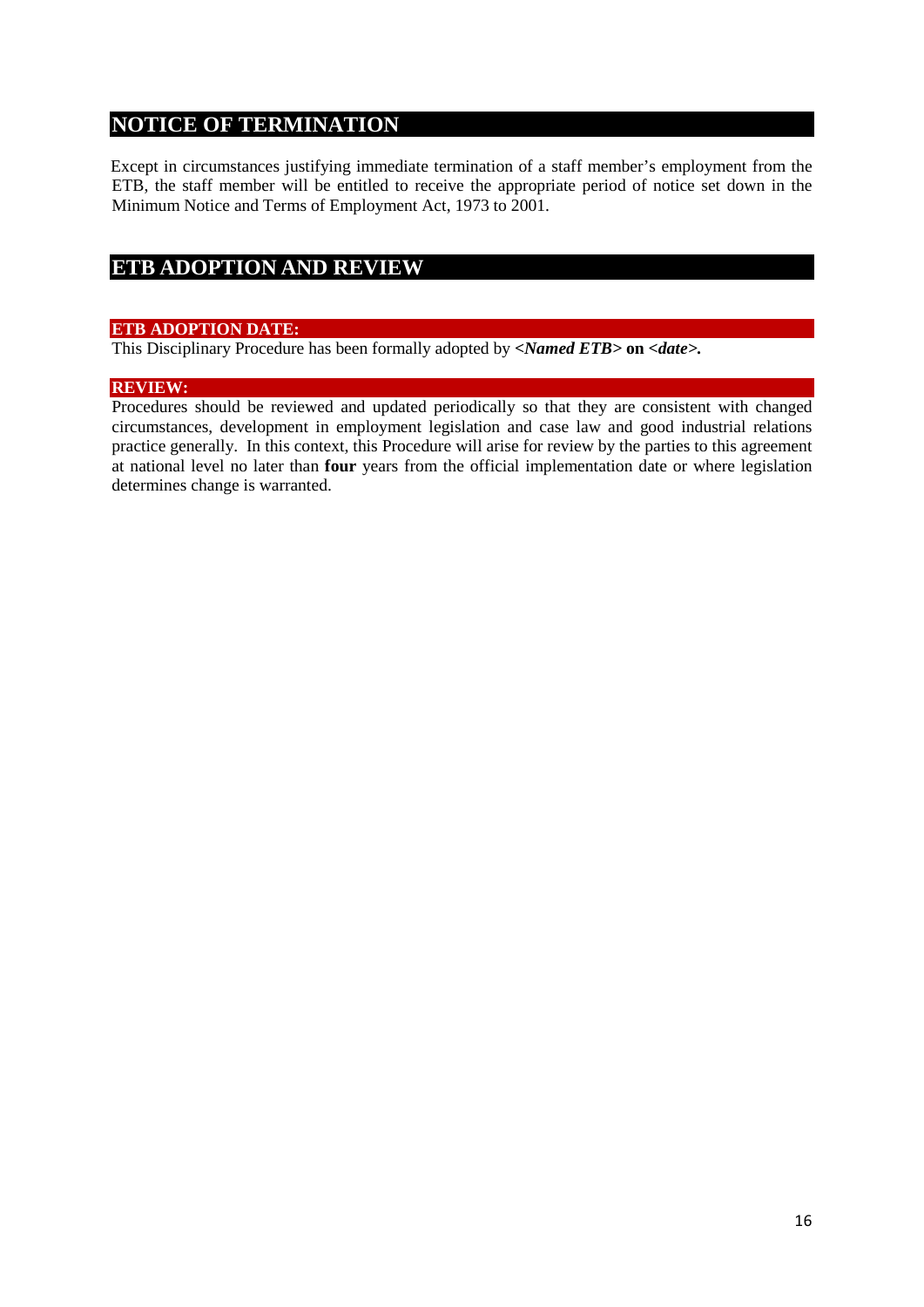# **APPENDIX 1 – Guidelines on the Conduct of a Disciplinary Meeting/Hearing**

Decisions regarding disciplinary sanction will only be taken following a disciplinary hearing at which the staff member is afforded the opportunity to respond to the allegation and make representations.

The following guidelines apply to disciplinary hearings under the:

- Oral warning stage
- Written warning stage
- Final written warning stage
- Disciplinary sanction/Dismissal stage

### **Notification Requirements**

The staff member should be informed that s/he is required to attend a disciplinary hearing under the formal disciplinary procedure. The staff member should be advised of:

- The reason for the hearing
- The right to representation
- The staff member should be given sufficient notice of the hearing to enable him/her to arrange for representation and prepare a response.
- The following information should be confirmed in writing:
	- The time and place of the hearing
	- The status of the meeting (i.e. that it is a formal disciplinary hearing under the disciplinary procedure)
	- The precise nature of the complaint
	- A copy of relevant documentation (e.g. timekeeping/attendance record) should be attached.
	- The staff member concerned is given the opportunity to avail of representation during the procedure by a work colleague or representation by an authorised trade union (but not any other person or body unconnected with the particular school/college/centre/office where the staff member is employed). Again, the nature of disciplinary meetings/hearings is such that legal representation is not required.

### **Role of the Employee Representative**

The employee representative has an important role to play in supporting the staff member and is entitled to assist the staff member in presenting his/her case and to make representations on his/her behalf. The staff member may confer privately with his/her representative if requested.

### **Conducting the Disciplinary Meeting/Hearing**

The purpose of the disciplinary meeting/hearing is to allow the staff member to respond to the complaints before deciding whether disciplinary action is warranted. The management person/s conducting the meeting/hearing must maintain an open mind and is required to assess each case on its merits prior to reaching a decision regarding disciplinary action.

### **The disciplinary meeting/hearing should follow a structured format as follows:**

- Introduce those present and confirm that this is a hearing under the formal disciplinary procedure.
- Outline the precise nature of the allegation and refer to any supporting evidence.
- Allow the staff member respond to the allegation and give an explanation for his/her unsatisfactory work standards or conduct.
- Invite representations on the staff member's behalf.
- In the course of any meeting, it may be necessary to adjourn/reconvene immediately after or later. Such recesses/adjournments may frequently facilitate a mediated outcome.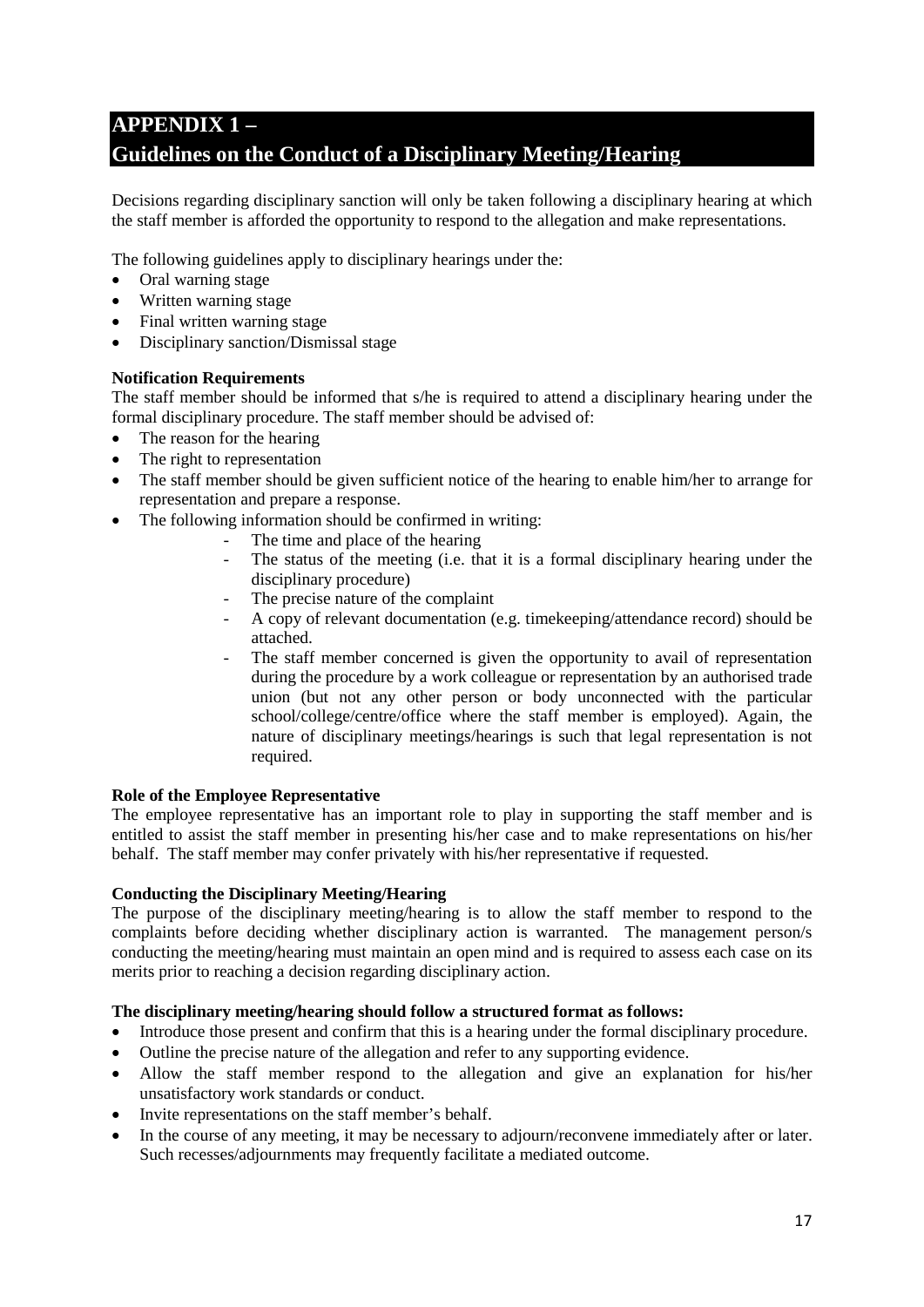- Close the meeting/hearing by summarising the key points raised and allow the staff member and his/her representative to have a final say.
- Adjourn the meeting/hearing to allow for careful consideration of the facts and any explanations put forward by the staff member or his/her representative.
- Reconvene the meeting/hearing and advise the staff member of the decision which may include the following:
	- A formal warning (and other disciplinary sanction where appropriate);
	- No further action on the grounds that the employee has given a satisfactory explanation of events or there were strong mitigating circumstances;
	- Non-disciplinary action e.g. arrange for the staff member to receive coaching/training and establish targets for improvement.
- The outcome of the meeting/hearing should be confirmed to the staff member in writing.
- A record of the meeting/hearing and the outcome should be retained on the staff member's personnel file appropriate to the timeframes advised in the procedural stages.

### **Issuing Warnings under the Disciplinary Procedure**

The primary purpose of a warning under the disciplinary procedure is to give the staff member an opportunity to make the required improvements whilst making clear the consequences of failing to do so.

### **A warning (including an oral warning) should contain the following information:**

- the stage of the disciplinary procedure which has been invoked
- details of the unsatisfactory work performance or conduct
- details of the improvements required and timescale for improvement
- measures to assist the staff member (e.g. training or coaching)
- duration of the warning
- what further action will be taken if the staff member does not make the necessary improvements or if there are further instances of unsatisfactory work performance or conduct during this period

A record will be kept on the staff member's personnel file of warnings issued under the disciplinary procedure and retained in accordance with the timeframes and guidelines specified in this procedure and in line with the ETB's data protection (and retention) policy.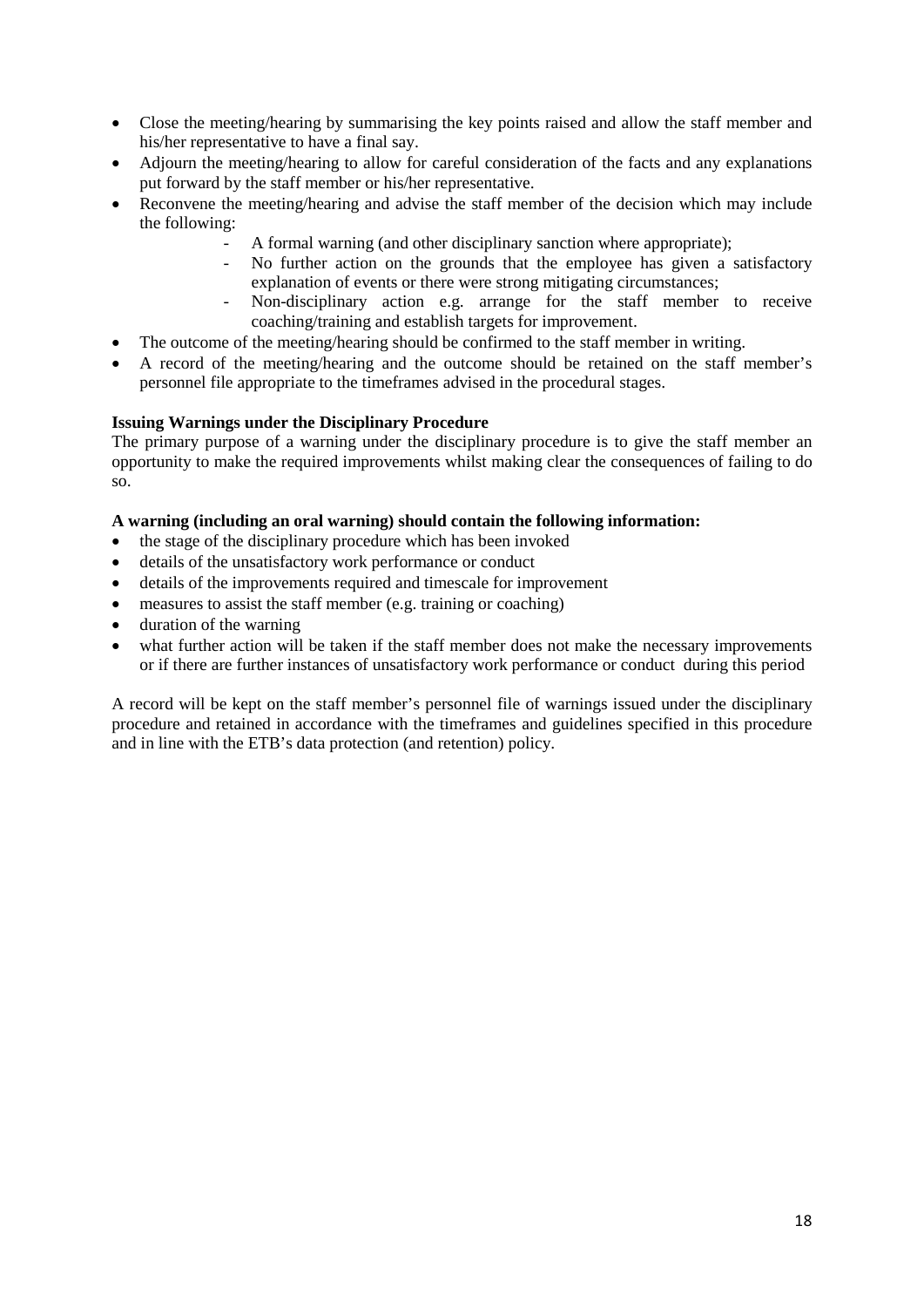# **APPENDIX 2**



 **& CDETB Craft Unions (e.g. TEEU, INPDU, UCATT and BATU)**

# **To all Chief Executive Officers & Education Officers in ETBs**

#### **RE: Nationally agreed Disciplinary Procedure for Staff Employed by Education and Training Boards (ETBs).**

Agreement has been reached with the Labour Relations' Commission whereby the Commission has confirmed its willingness to undertake the role of the agreed third party for the purpose of appeals against a disciplinary sanction imposed following Stage 4 of the Procedure (other than dismissal in the case of ETB staff).

The procedure states:

"The appeal must be lodged **within seven working days** of the notification of the decision. The appeal must be in writing and state the ground(s) on which the appeal is being made. Any supporting documentation must also be supplied. Simultaneously a copy of the appeal and any supporting documentation should also be provided to the Chief Executive Officer of the ETB.

All correspondence should be sent marked 'private and confidential' to the addressee only'.

An appeal hearing is **not intended to repeat the investigation/disciplinary process,**  but to address **specific issues** which the staff member feels has received insufficient consideration such as:

**Breach of procedure which results in a serious flaw in the outcome.** Examples include:

- (a) The provisions of the agreed procedures were not adhered to
- (b) At the time, all the relevant facts were not ascertained
- (c) At the time, all the relevant facts were not considered or were not considered reasonably
- (d) The appellant concerned was not afforded a reasonable opportunity to answer the allegation
- (e) The finding is not supported by the evidence
- (f) The general principles of procedural fairness were not applied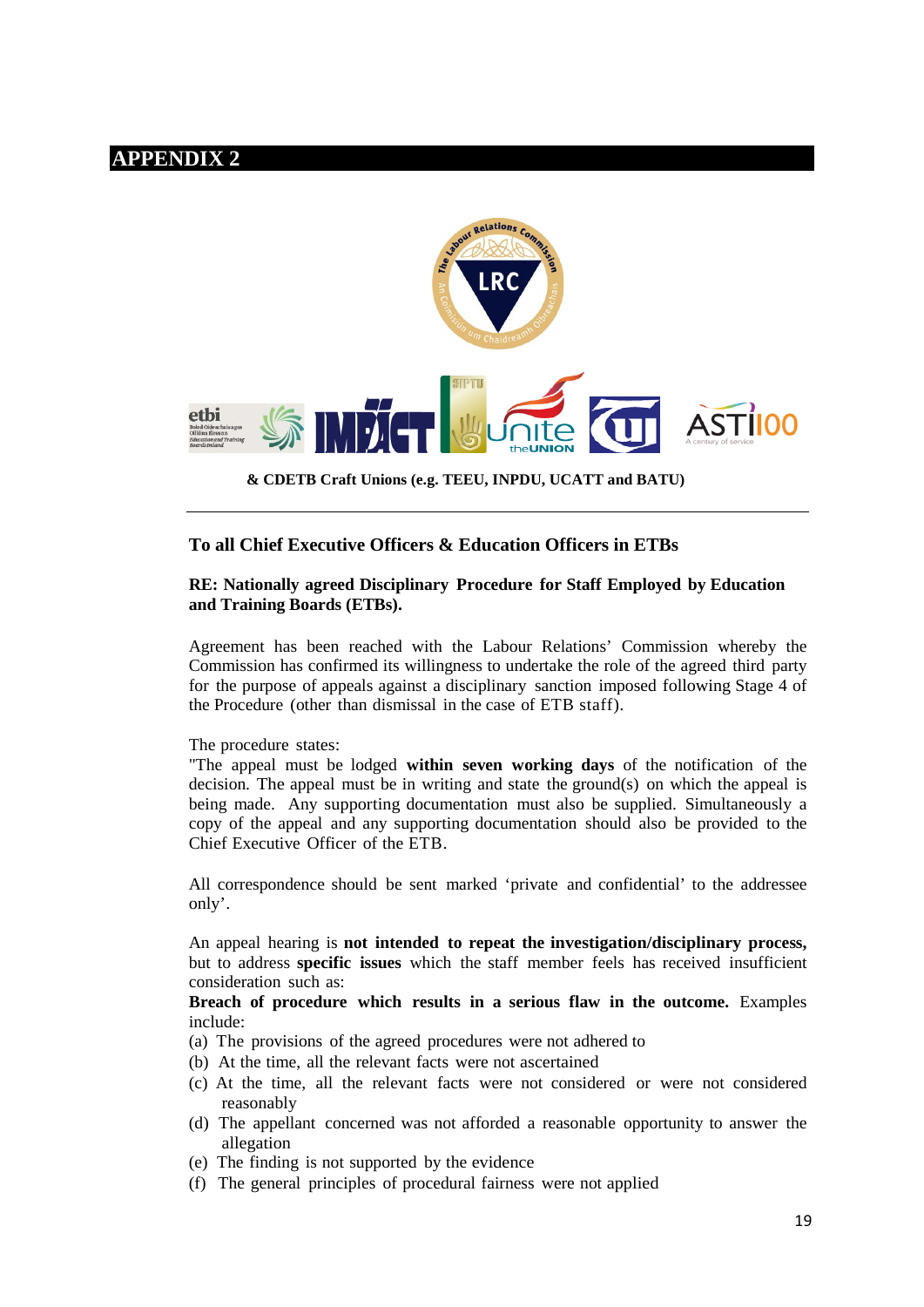(g) The sanction recommended is disproportionate to the underperformance or misconduct alleged.

The format for appeal will entail the attendance of the staff member with his/her representative and a representative of the ETB (which similarly may be accompanied/represented) with the third party agreed by the parties. The third party agreed by the parties to this procedure at national level for the purpose will be authorised to adjudicate and to issue a decision on the appeal citing the specifics of the basis for that decision. The adjudicator's decision will be binding on all parties, be conveyed in writing to the CEO of the ETB for implementation and copied to the appellant.

This concludes the appeals process and internal disciplinary process in such circumstances".

**General Guiding Principles on appeals under Formal Procedure Stage 4**

#### **1. Contact details for the Appeal Officer**

**The agreed Appeal Officer for the purpose of appeals under stage 4** is: Mr Brian McGinn Regional Manager Conciliation Service Labour Relations Commission Tom Johnson House, Haddington Road Dublin 4 Direct Line: 6136719 Fax: 6136742 **Email:** [brian.mcginn@djei.ie](mailto:brian.mcginn@djei.ie)

### **2. Activating an appeal**

An appeal should be clearly stated and specific. Supporting examples should be provided under the appeal grounds and where more than one appeal ground is specified, supporting examples should be provided for each appeal ground. The appeal should be sent to the Appeal Officer by registered post together with any supporting documentation, marked **"Private and Confidential to the Addressee only",** in sufficient time to arrive no later than seven working days after the notification of the disciplinary decision.

Simultaneously, a copy of the appeal and supporting documentation if any, should be by sent by registered post, marked **"Private & Confidential to the Addressee only",** to the Chief Executive Officer of the VEC concerned.

#### **3. Responding to appeal documentation**

On receipt of a copy of an appeal, the VEC should:

(1) Submit its response to the appeal (as far as possible set out under each of the stated grounds of appeal), and any supporting documentation, to the Appeal Officer no later than 15 working days from the postal date receipt by the VEC of the appellant's appeal.

(2) Simultaneously provide a copy of its response and any supporting documentation to the appellant.